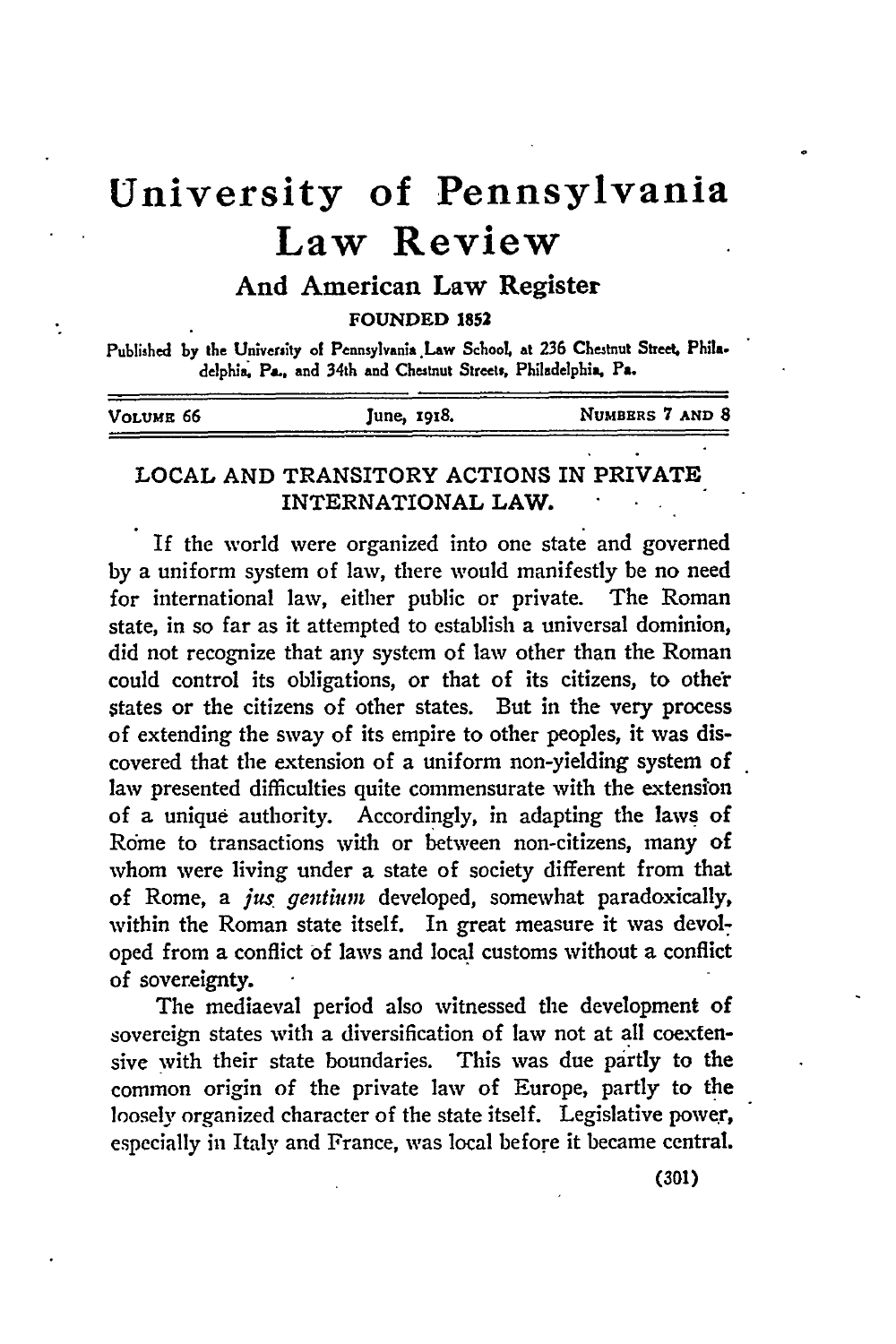The result was that conflicts of law and jurisdiction within the state became frequent, and, as trade increased, inevitable. The extra-jurisdictional recognition and enforcement of rights was therefore rendered necessary by reason of the structure of the state itself, not as in England, a new and unusual problem for the judiciary to solve whenever the happening of an event in issue made the application of English law inappropriate. Lainé has said that at a period when the multiplicity of statutes or customs was exciting conflicts of law in Europe, especially in Italy, France, Germany and the Netherlands, for the solution of which an array of rules was growing up, called the theory of the statutes, England, wherein the Anglo-Saxon customs were becoming blended with the Norman, enjoyed a system of laws almost unfform.<sup>1</sup>

As conflicts of law within England were prevented by the paucity of foreign trade relations prior to'the period of-commercial expansion in the sixteenth and seventeenth centuries, the courts adopted an attitude of the most primitive, one would almost be inclined to say savage, conservatism. Thus we read in the Year Book, 2 Edward II, that a writ of debt was brought, in **1308,** upon a bond executed in Berwick, Scotland, and the judges decided that "because it was made at Berwick where this Court has not cognizance, it was awarded that John (the plaintiff) took nothing by his writ." **<sup>2</sup>**

It would not be fair to say that as time went on, the local limitation of jurisdiction in English courts resulted in the exclusion of jurisdiction over foreign transactions, or the causes of action arising out of them. We are warranted in asserting, however, that the procedural rules allocating the trials of action according to the place where the transactions took place, did exercise an appreciable influence upon the recognition accorded by the common law to rights arising in a foreign jurisdiction.

Even today, in this country at least, the law seems to be in a transitory state, moving in the direction of progress, but with old conceptions still intrenched.in many jurisdictions. We

*<sup>&#</sup>x27;Journal de droit international priv ,* 1896 **p.** *484.*

<sup>&#</sup>x27;Selden Society Publications, *1xo-x1.*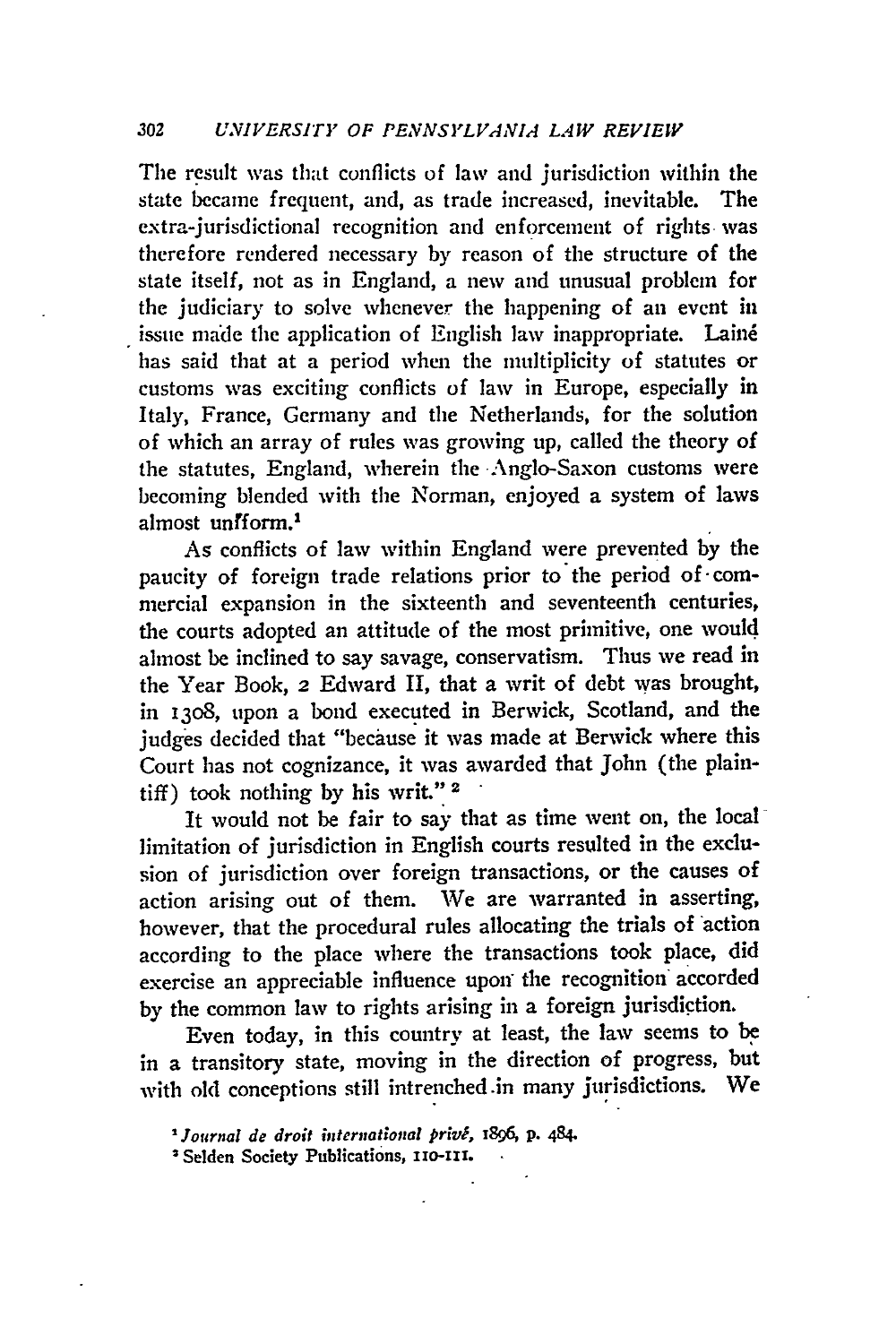may, therefore, examine with profit a class of cases in which, partly by judicial decision, partly by legislation, the progressive tendency has become manifest.

We have seen that originally all actions in England were considered local, The place therefore where the facts in issue arose was required to be alleged and the venue of the action corrctly laid accordingly. It is said that the rule arose out of the early practice which required a case to be tried by the jury of the vicinage, who were presumed to have knowledge of the facts and of the parties.3 The English judicial system developed from one of local to one of central or royal administration, with a reference of the dispute to local sworn men.4 By the statute of 16 and **17** Charles II, cap. 8 (i677) it was provided that "after verdict, judgment should not be stayed or reversed for that there was no right venue, so as the cause were tried **by** a jury of the proper county or place where the action was-laid." The venue could thereafter be laid in any county in England except where the plaintiff's case was conceived as having some necessary connection with a particular locality. In the latter case alone, the true venue had to be laid. The categories of local and transitory actions were then adopted in order to distinguish cases which were so intimately connected with a particular place as to require the venue to be laid there, from cases which could be tried in any county in England. But where the cause of action did not arise in England at all, but in some foreign country, no jury could be summoned from the foreign place.. Accordingly, the distinction between local and transitory actions would not logically apply because it was developed to determine venue *within* the realm and not to discover whether an English court had cognizance. What was originally a rule to accomplish a better administration of justice could only prevent the exercise of any jurisdiction whatever in a case in which the nature of the action was determined to be "local." Indeed something of this problem was sensed by the judges even before the statute of

<sup>8</sup> See Mitchell, **J.,** in Little v. Chicago & St. Paul Ry. Co., 6s **Mini. <sup>48</sup>**Af836). 'Jenks, A **Short History of** English *Law* **(rg9z3), pp.** 4S-49..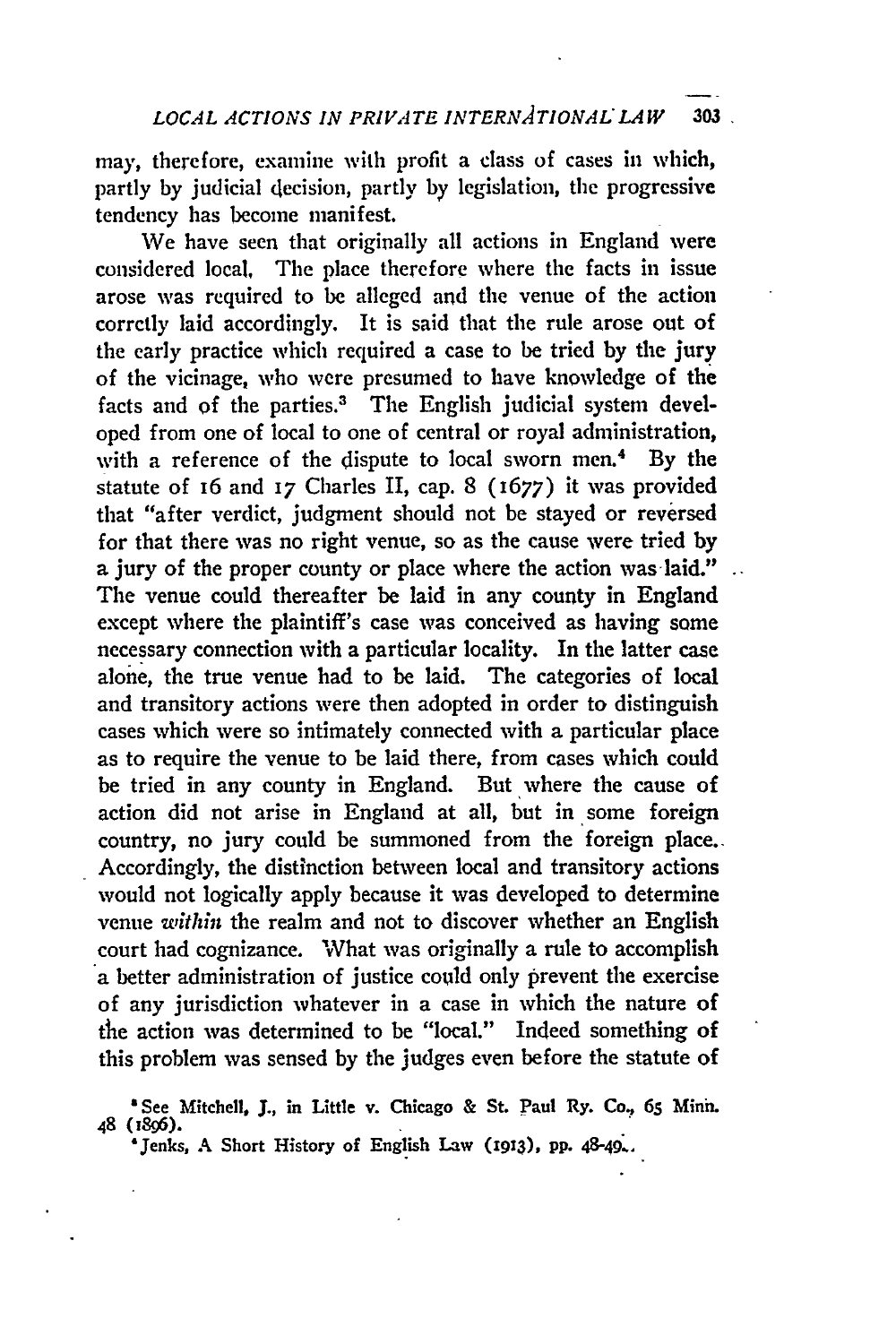#### *304 UNIVERSITY OF PENNSYLVANIA LAW REVIEW*

Charles **II;** for in Elizabeth's time, when part of the facts to be proved occurred out of the realn, judgment was not withheld because the jury would be called upon to determine the foreign as well as the local issue of fact, otherwise it should not be tried at all.<sup>5</sup> Later, when confronted with the rule in actions where the subject-matter itself and not the mere proof was bound up with a foreign jurisdiction, the decision was more difficult; either the rule must fail or every court in England must be deemed incompetent, to the discomfiture of suitors domiciled in England. But the earliest decisions gave no consideration to international intercourse and when injury to real property out of England was concerned, the plaintiff was held "not relievable in any ordinary court of law."<sup>6</sup> Perhaps this was characteristic of the judicature of the period, this forcing of external issues into the internal moulds for which they were .not at all designed. It is therefore not entirely a coincidence that the jurist who sought to grapple with so many of the early technical rules of the common law in order to fit them to the needs of an expanding commerce should also have brought his influence to bear against this one. Lord Mansfield went out of his way in *Mostyn v. Fabrigas,7* to refer to two earlier decisions (not directly reported) wherein he had entertained jurisdiction of actions for damages to real estate lying in Nova Scotia and Labrador respectively, where no local courts had yet been instituted. The plaintiff in the case before him was suing for assault and false imprisonment, so his remarks were *obiter,* but he characterizes the distinction between local and transitory actions at a fiction invented simply for the mode of trial:

"to every other purpose, therefore, it shall be contradicted, but not for the purpose of saying the case shall not be tried."8

But Lord Mansfield's opinion did not prevail and the old rule was firmly established in *Doulson v. Matthews,9* because, said

' See Dowdale's Case, Cokes Rep., Part VI, 47 b **x** (i6o6).

'Skinner v. East India Company, 6 Howell's State Trials, **710,** *119*

(166s). **<sup>f</sup>**i Cowp. 16r **(i774); s. c.,** i Smith's Leading Cas. **.59r.**

*\*Ibid.,* **p.** 6io, and see the historical note, i Smith's Leading Cas, p. 615. **\*4** Term. **W"** *503* .(793).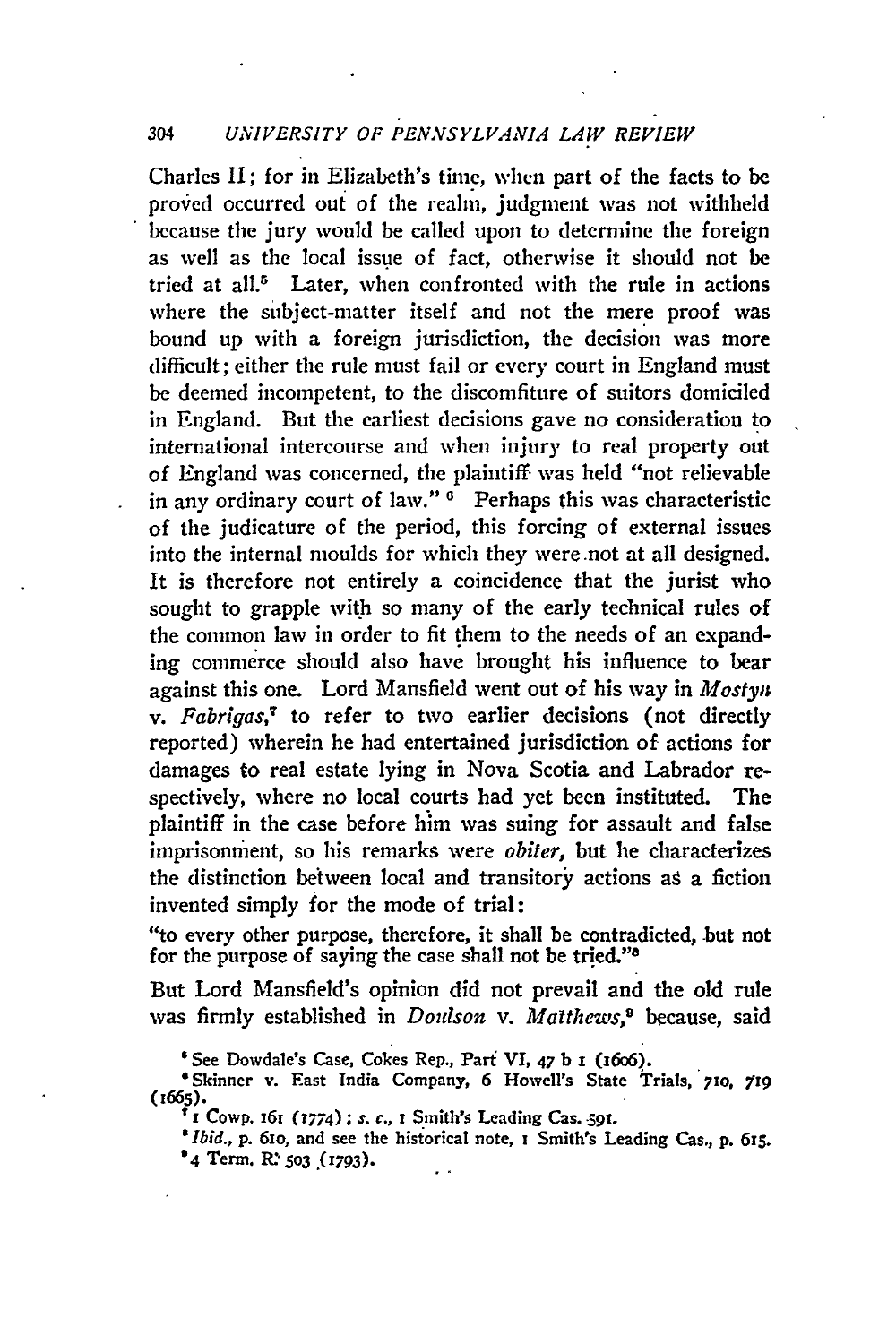Mr. Justice Buller, it was "too late" to consider whether the distinction were "wise or politic."

The principle was fully considered by our own Chief Justice Marshall in an action brought against Thomas Jefferson for a trespass alleged to have been committed in New Orleans while he was President, and Lord Mansfield's brave but futile effort is thus commented on:

"One of the greatest judges who ever sat on any bench and who has done more to remove those technical impediments which grew out of a different state of society, and too long continued to obstruct the course of substantial justice, was so struck with the weakness of the distinction between taking jurisdiction in cases of contract respecting lands, and torts committed on the same lands, that he attempted to abolish it."10

But the principle of *stare decisis* was too well intrenched even in the formative period of American jurisprudence. It has been remarked as strange that the great Chief Justice should have given more weight to the English decisions rendered after the Revolution than to those of Lord Mansfield rendered before it. In *Little v. Chicago & St. Paul Railway Co.,"1* action was brought to recover damages to real estate situated in Wisconsin, caused by the negligent operation of the defendant's railroad. Mitchell, C. **J.,** in writing the opinion said that until *Doulson v. Matthews,* the law had not been fully settled in England. The court refused to follow the rule because it was in no sense a rule of property:

"If the Courts of England, generations ago, were at liberty to invent a fiction in order to change the ancient rule that all actions were local, and then fix their own limitations to the application of the fiction, we cannot see why courts of the present day should deem themselves slavishly bound by those limitations."<sup>12</sup>

The English courts have not been moved by the considerations set forth by the Minnesota court, although the Judicature Act of  $1873$  abolished all local venues for the trial of actions. In *British South Africa Co. v. Companhia de Mocambique,13* the plaintiff sought damages because it had been ejected **by** -the

<sup>&</sup>quot;Livingston **v. Jefferson. x Brock. 2o3;** s. c., **Fed.** Cas. **84ir (x8r). " 65 Minn. 48,** 33 **L-** *R.* **A. 423 (x896).**

<sup>&</sup>lt;sup>12</sup>*Ibid.*, p. 53.

**<sup>(1892)</sup>** 2 **Q. B. 358; reversed in the House of Lords (z893), A. C. 6o2.**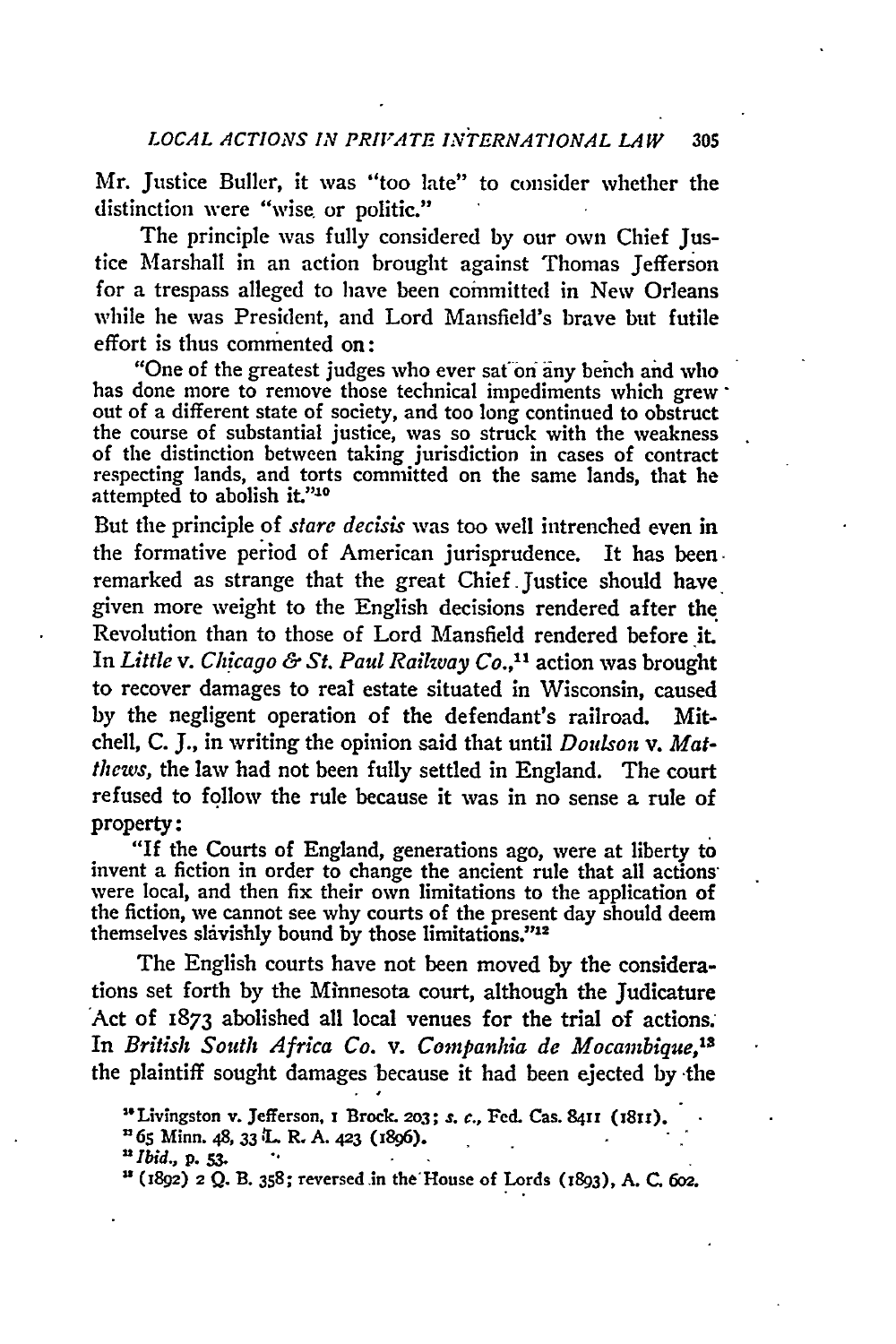#### **<sup>306</sup>***UNIVERSITY OF PENNSYLVANIA LAW REVIEW*

defendant from certain lands and mines in South Africa. There was a disputed claim of possession and the plaintiff besides damages and an injunction sought a declaration that it was the lawful possessor. On appeal, the plaintiff abandoned all claims except for damages and the Court of Appeal ordered a trial upon the ground that the Judicature Act had enabled the court to take jurisdiction. The House of Lords, however, reversed this ruling, holding that the effect of the Judicature Act was procedural only, and could not give jurisdiction in a case where it had been lacking prior to the statute.

We are therefore obliged to accept the distinction between local and transitory actions as still in effect in England, as indeed it is the preponderating rule also in the United States.<sup>14</sup>

In Chief Justice Marshall's own state of Virginia, the rule was abolished by statute as early as 1819.<sup>15</sup> It has also been' abolished in Texas<sup>16</sup> and more recently also in New York.<sup>17</sup> Besides these statutory changes, the doctrine has been subjected to important modifications and exceptions. Thus where an .act is performed in one state, causing injury to real property in another state, the action may be brought in either jurisdiction.<sup>18</sup> Of course, the reason of the rule, if indeed it be a rule of reason, is just as applicable in this class of cases as where the act occurred in the foreign jurisdiction; for the court has no greater power to put one or the other of the parties in actual possession of the property where the act of injury was begun in the local jurisdiction than it would have where the act occurred at the foreign  $\ldots$ situs of the property.

<sup>14</sup> Ellenwood v. Marietta Chair Co., 158 U. S. 107 (1894); Du Breuil v.<br>Pennsylvania Co., 130 Ind. 137 (1891); Allin v. Connecticut River Lumber Co.,<br>150 Mass. 560 (1890); Niles v. Howe, 57 Vt. 388 (1885).

<sup>14</sup> I Rev. Code 1819, p. 450, Sec. 14. See opinion of Green, J., in Payne v. Britton's Executors, 6 Rand. (Va.) 101 (1828), where the extent of the abolition of the distinction between local and transitory actions affected **by** this act is discussed.

**11** R. S. iz98, as interpreted **by** Armendiaz v. Stillman, **54** Tex. **627 (r88x).**

"Code of Civil Procedure, as amended **1913,** Sec. 982a.

'Rundle v. •Delaware & R. Canal, i Wall, Jr., *275; s. c.,* Fed. **Cas. 12,139** (z849); Stillman v. White Rock **Mfg.** Co., **3** Wood & M. 538, Fed. Cas. 13,446 (1847); Ruckman v. Green, 9 Hun 225 (1876); Thayer v. Brooks, 17 Ohio 489 (1848). In the Rundle case (supra), the court says: "The difficulty is caused not by any principles of international law, but by the co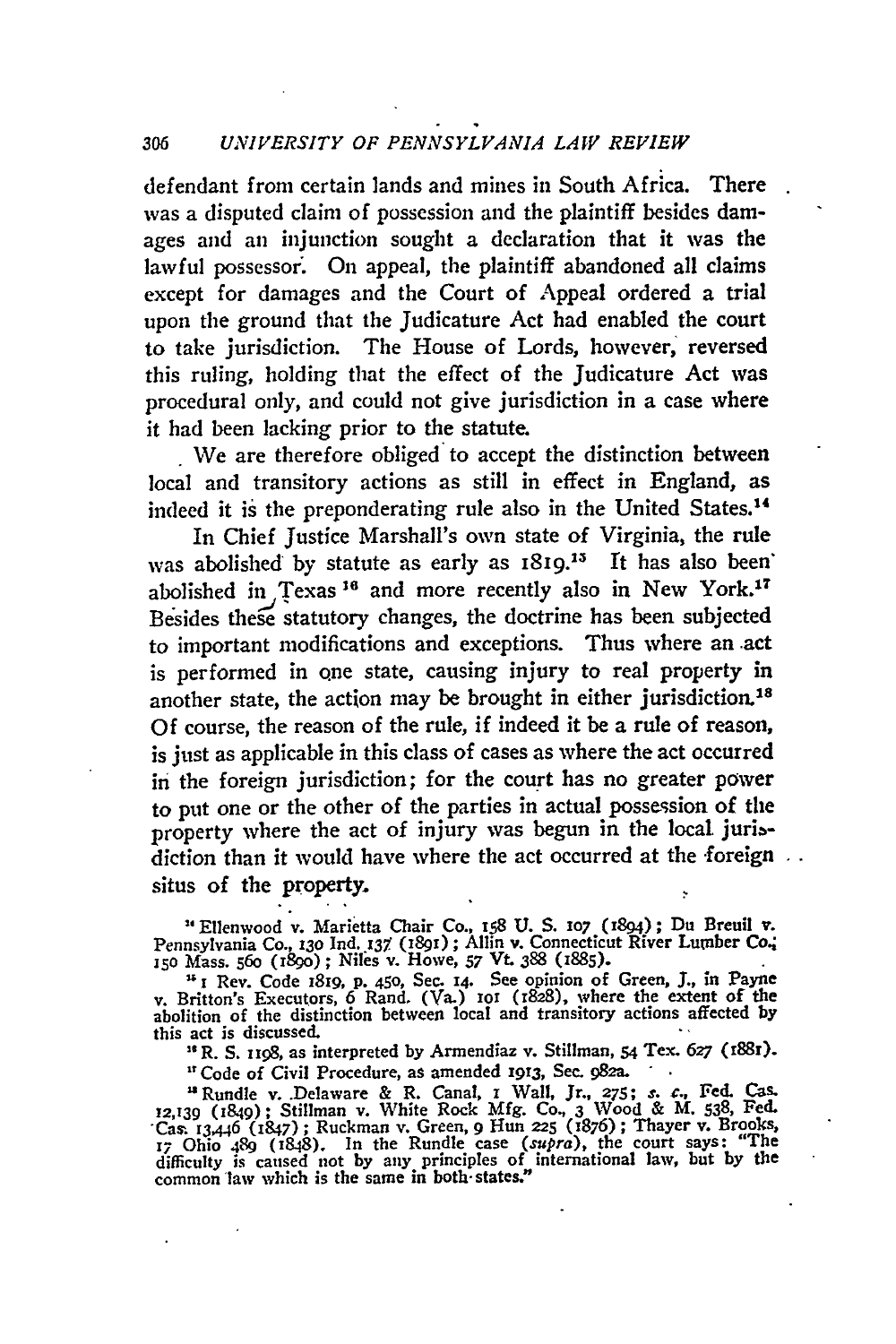### *LOCAL ACTIONS IN PRIVATE INTERNATIONAL LAW* **<sup>307</sup>**

A second exception permits the owner of land in a foreign jurisdiction to sue in the local forum where the trespass has materialized into an asportation of timber, or the conversion of growing crops or soil taken from the land.<sup>10</sup> Here the plaintiff is assumed to have waived the trespass, although, where the entry has occurred under a claim of title, the same issues may be involved. If the defendant, while wrongfully occupying the land, should burn down the timber, he could not be foilowed out of the jurisdiction, whereas if he cuts it down and disposes of it, he may.<sup>20</sup>

The statute in New York was passed as a result of the decision in *Brisbane v. Pennsylvania Railroad Co.21* The defendant had communicated a fire to growing timber upon plaintiff's land in New Jersey. The court recognized that the gravamen of the action was negligence and that only money damages were sought. Title was not involved and the defense did not dispute it in any way. Though recognizing the technical character of the rule and the exceptions to which we have referred, the court felt powerless to change it. Before the end of the year, however, the legislature added a new section to the Code making all actions to recover damages to foreign real estate, or for breach of contracts or covenants thereto, cognizable whenever such an action could be maintained in relation to personal property.22

" Whidden v. Seelye, 40 Me. 247 (1855); American Union Tel. Co. v.<br>Middleton, 80 N. Y. 408 (1880); Tyson v. McGuineas, 25 Wis. 656 (1870);<br>Ellenwood y. Marietta Chair Co., 158 U. S. 105 (1894); West v. McClure, 8S Miss. 296 **(1904).**

**"GA** further seemingly absurd result of the technical character of the rule appears from Brereton v. Canadian P. R. Co., **29** Ont. Rep. **57 (1913).** Action was brought in Ontario for negligently setting fire to plaintiff's house and furniture in Manitoba. The court held that so far as the house was concerned, the action was local, though damage to the furniture gave rise to a transitory action. But as the action was not severable, plaintiff was obliged to abandon his claim for the damage to the house in order to recover for the loss of the furniture.

**205 N. Y. 431 (1913).**

**' <sup>2</sup> N.** Y. Code of Civil Procedure, Sec. 982a. The statute has been held not to apply to injury done prior to its enactment. Jacobus v. Colgate, 217 N. Y. 235 (1916); Per Cardozo, J. "It is not a sufficient answer to say that the old rule was unjust and technical. We may concede that it wa (P. 244.)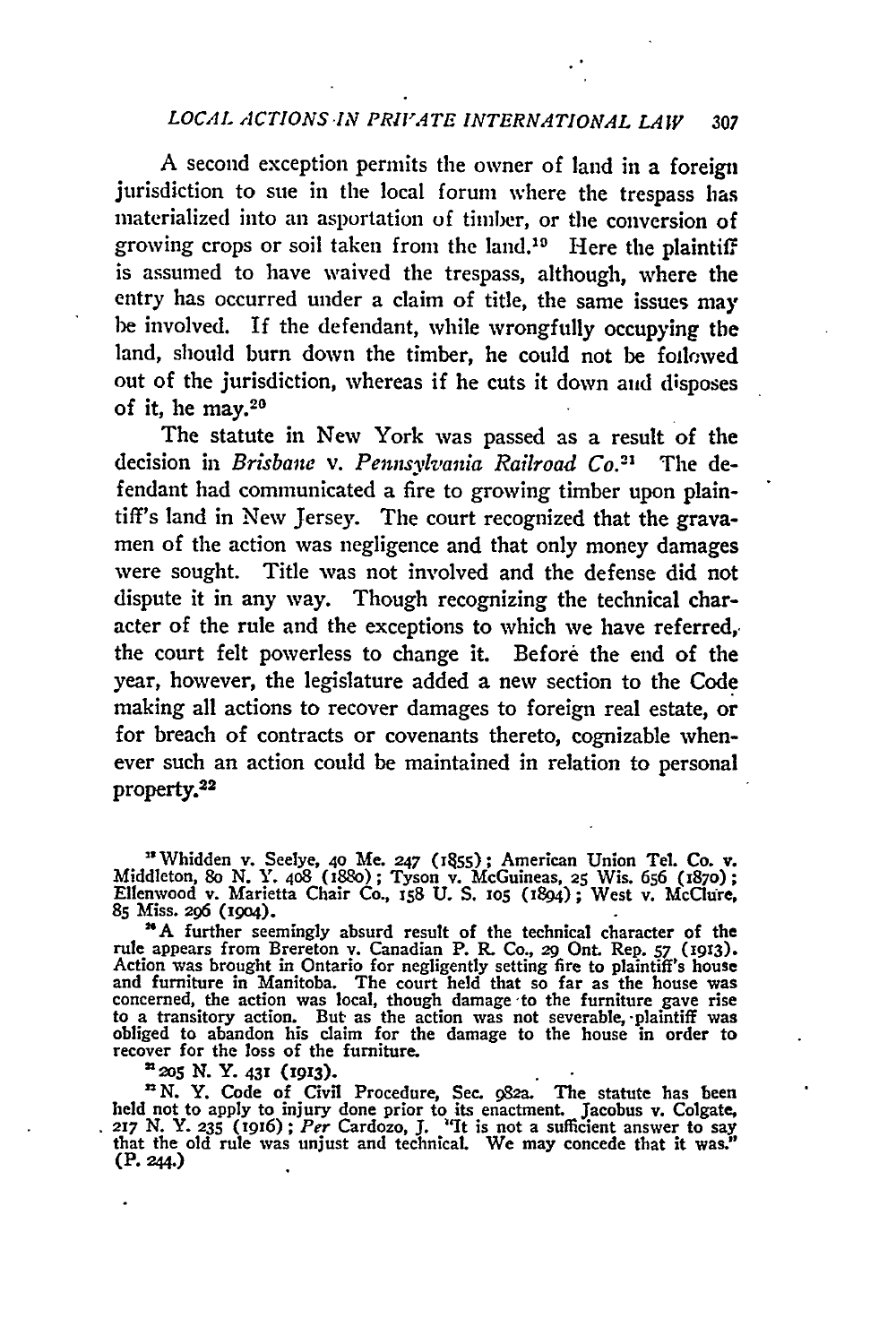#### 308 *UNIVERSITY OF PENNSYLVANIA LAW REVIEW*

The refusal to take jurisdiction because the trial may involve an issue of title to foreign land seems inconsistent with the jurisdiction long exercised in equity where there is no hesitation in compelling a defendant to act or omit to act in respect of foreign land, wherever a cause for the intervention of equity is otherwise sustained. As Chief Justice Marshall said in *Massie v. Watts:* **23** "the circumstances that a question of title may be involved in the inquiry and may even constitute the essential point on which the case depends, does "not seem sufficient to arrest that jurisdiction." The equity rule in England has been stated in terms quite as broad.<sup>24</sup> Why then should a foreign trespass be excluded from the jurisdiction of common law courts where the plaintiff seeks only compensation for the injury in money damages? It was indeed suggested by Lord Herschell in the *British. South Africa Co. case,* that after a plaintiff who has been expelled from his lands in a foreign jurisdiction has obtained damages in an English court, he might thereafter proceed to repossess himself of his lands.<sup>25</sup> In that event, however, he would find himself in difficulties in either the local or the foreign courts. But Lord Herschell further argues that perhaps the lands may be in an unsettled country "where, to use a familiar expression, the only right is might."<sup>26</sup> This were a hardship indeed and yet his compassion for the defendant is not at all aroused when, in the same opinion, he is called upon to contemplate the situation in Nova Scotia and Labrador where, at thetime of Lord Mansfield's decisions, there were no local courts. **If** title had been involved, Lord Herschell thinks Lord Mansfield would have refused jurisdiction. **If** we accept Lord Hersehell's ruling, holwever, justice would never triumph. Her sword would be sheathed in the civilized community by a technical rule.

<sup>22</sup>6 Cranch 148 (1810).

**"** "Archer v. Preston, Lord Arglasse v. Muschamp and Lord Kildare v. Eustace clearly show that with regard to any contract made, or equity between persons in this 'country, respecting lands in a foreign country, particularly in the British dominions, this court will hold the -same jurisdiction as if they were situate in England." Sir R. P. Arden, M. R., in Lord Cranstown v. Johnston, **3** Vesey r;'o, **182 (1796).**

ź

( **x893), A. C.,** at **p.** 625.

*"Ibid.,* **p. 626.**